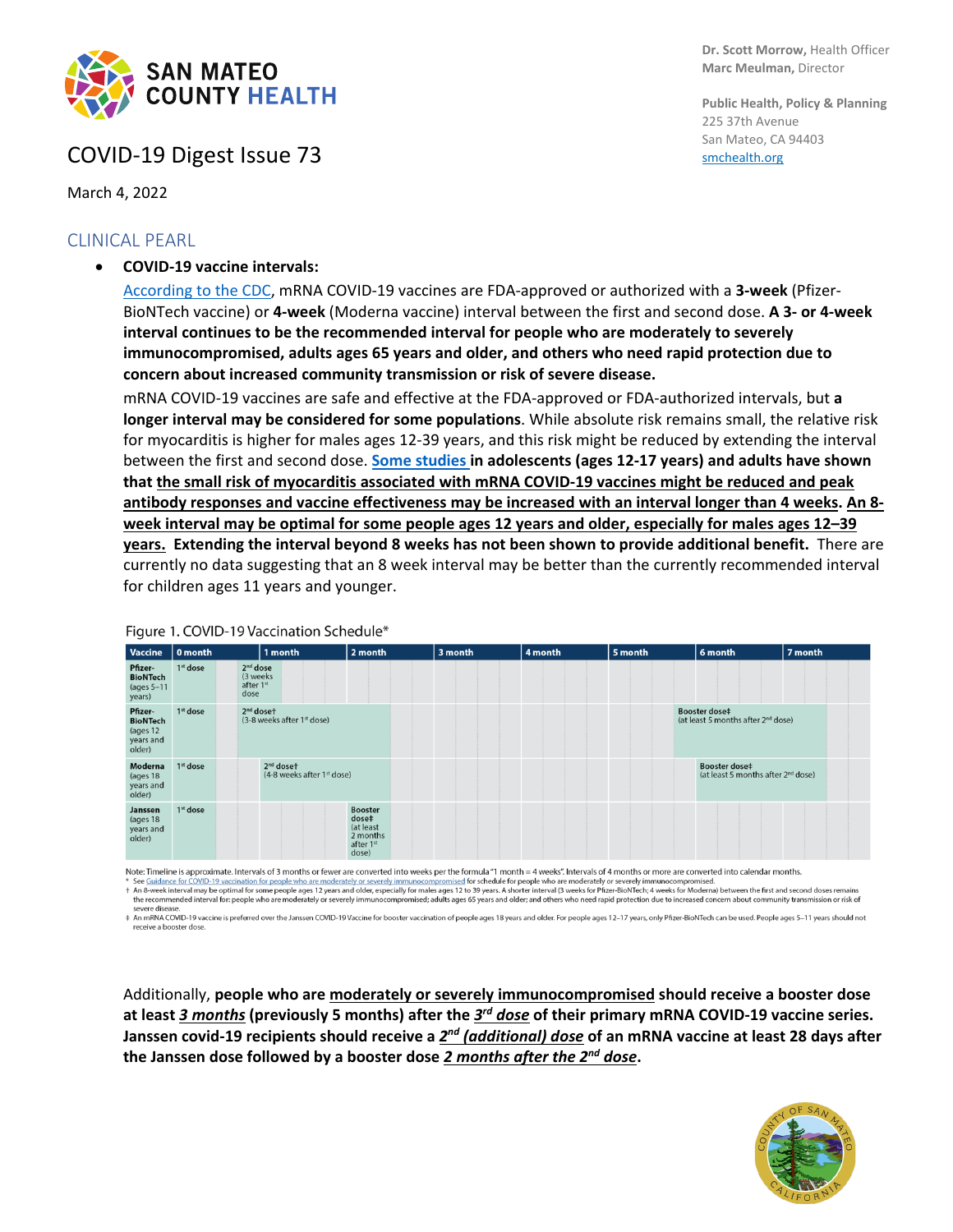

# COVID-19 Digest Issue 73

#### Figure 2. COVID-19 Vaccination Schedule for People Who Are Moderately or Severely Immunocompromised

| Vaccine                                                       | 0 month              |                                                       | 1 month                                                                                                                                          |                                                              | 2 month                                                      | 3 month                                                              | 4 month |                           | 5 month                                                      |
|---------------------------------------------------------------|----------------------|-------------------------------------------------------|--------------------------------------------------------------------------------------------------------------------------------------------------|--------------------------------------------------------------|--------------------------------------------------------------|----------------------------------------------------------------------|---------|---------------------------|--------------------------------------------------------------|
| Pfizer-<br><b>BioNTech</b><br>(ages $5-11$ )<br>years)        | 1 <sup>st</sup> dose | $2nd$ dose<br>(3 weeks after<br>$1st$ dose)           |                                                                                                                                                  | 3rd dose (at<br>least 4 weeks                                | after 2 <sup>nd</sup> dose)                                  |                                                                      |         |                           |                                                              |
| Pfizer-<br><b>BioNTech</b><br>(ages 12<br>years and<br>older) | 1 <sup>st</sup> dose | 2 <sup>nd</sup> dose<br>(3 weeks after<br>$1st$ dose) |                                                                                                                                                  | 3rd dose (at<br>least 4 weeks<br>after 2 <sup>nd</sup> dose) |                                                              |                                                                      |         | (at least 3)<br>3rd dose) | Booster dose*<br>months after                                |
| Moderna<br>(ages 18<br>years and<br>older)                    | 1st dose             |                                                       | 2 <sup>nd</sup> dose<br>(4 weeks after<br>$1st$ dose)                                                                                            |                                                              | 3rd dose (at<br>least 4 weeks<br>after 2 <sup>nd</sup> dose) |                                                                      |         |                           | Booster dose*<br>(at least 3)<br>months after<br>$3rd$ dose) |
| Janssen<br>(ages 18<br>years and<br>older)                    | 1st dose             |                                                       | 2 <sub>nd</sub><br>(additional)<br>dose <sup>t</sup> using<br>an mRNA<br>COVID-19<br>vaccine (at<br>least 4 weeks<br>after 1 <sup>st</sup> dose) |                                                              |                                                              | Booster dose*<br>(at least 2)<br>months after<br>additional<br>dose) |         |                           |                                                              |

Note: Timeline is approximate. Intervals of 3 months or fewer are converted into weeks per the formula"1 month = 4 weeks". Intervals of 4 months or more are converted into calendar months.<br>\* An mRNA COVID-19 vaccine is pre

receive a booster dose t Only Pfizer-BioNTech or Moderna COVID-19 Vaccine should be used. See Appendix B for more information on vaccinating people who are moderately or severely immunocompromised and who received Janssen COVID-19 Vaccine for primary series

### PUBLIC HEALTH UPDATES

- The White Hous[e National COVID-19 Preparedness Plan](https://www.whitehouse.gov/covidplan/)
- State Public Health Officer Order [Health Care Worker Vaccine Requirement](https://www.cdph.ca.gov/Programs/CID/DCDC/Pages/COVID-19/Order-of-the-State-Public-Health-Officer-Health-Care-Worker-Vaccine-Requirement.aspx)
- [WHO announces first technology recipients of mRNA vaccine hub with strong support from African and](https://www.who.int/news/item/18-02-2022-who-announces-first-technology-recipients-of-mrna-vaccine-hub-with-strong-support-from-african-and-european-partners)  [European partners](https://www.who.int/news/item/18-02-2022-who-announces-first-technology-recipients-of-mrna-vaccine-hub-with-strong-support-from-african-and-european-partners)

### GUIDANCE/GUIDELINES

- CDC
	- o [Interim Clinical Considerations for Use of COVID-19 Vaccines Currently Approved or Authorized in the](https://www.cdc.gov/vaccines/covid-19/clinical-considerations/covid-19-vaccines-us.html)  [United States](https://www.cdc.gov/vaccines/covid-19/clinical-considerations/covid-19-vaccines-us.html)
	- [Prioritizing Case Investigation and Contact Tracing for COVID-19](https://www.cdc.gov/coronavirus/2019-ncov/php/contact-tracing/contact-tracing-plan/prioritization.html#print)
- NIH [The COVID-19 Treatment Guidelines Panel's Statement on the Role of Bebtelovimab for the Treatment of](https://www.covid19treatmentguidelines.nih.gov/therapies/statement-on-bebtelovimab/)  [High-Risk, Nonhospitalized Patients With Mild to Moderate COVID-19](https://www.covid19treatmentguidelines.nih.gov/therapies/statement-on-bebtelovimab/)
- CDPH
	- o [California Department of Public Health COVID-19 Guidance for Children who are sick or test positive](https://protect-us.mimecast.com/s/U8fACDkZQNFPQg34fWK5Ic)
	- o [California Department of Public Health COVID-19 Guidance Exposures for Children in Child Care](https://protect-us.mimecast.com/s/KTK0CERX0OIPKRpEfwJ4TP)
	- **[Guidance for Child Care Providers and Programs](https://www.cdph.ca.gov/Programs/CID/DCDC/Pages/COVID-19/Child-Care-Guidance.aspx)**
- WH[O Contact tracing and quarantine in the context of the Omicron SARS-CoV-2 variant: interim guidance](https://worldhealthorganization.createsend1.com/t/d-l-audhutk-jyyhcddb-r/)
- European Society of Clinical Microbiology and Infectious Diseases [ESCMID rapid guidelines for assessment](https://www.clinicalmicrobiologyandinfection.com/article/S1198-743X(22)00092-1/fulltext#secsectitle0060)  [and management of long COVID](https://www.clinicalmicrobiologyandinfection.com/article/S1198-743X(22)00092-1/fulltext#secsectitle0060)
- UK Cabinet Office [Guidance: COVID-19 Response: Living with COVID-19](https://www.gov.uk/government/publications/covid-19-response-living-with-covid-19)

#### RESOURCES

- CDC
	- o COCA Call[: Updated Guidance for Clinicians on COVID-19 Vaccines](https://emergency.cdc.gov/coca/ppt/2022/022422_slides.pdf)
	- o ACIP Meeting: [Myocarditis and COVID-19 Vaccine Intervals: International Data and Policies](https://www.cdc.gov/vaccines/acip/meetings/downloads/slides-2022-02-04/11-COVID-Moulia-508.pdf)
	- o [COVID-19 Community Levels](https://www.cdc.gov/coronavirus/2019-ncov/science/community-levels.html?CDC_AA_refVal=https%3A%2F%2Fwww.cdc.gov%2Fcoronavirus%2F2019-ncov%2Fmore%2Faboutcovidcountycheck%2Findex.html)
	- o [COVID-19 by County](https://www.cdc.gov/coronavirus/2019-ncov/your-health/covid-by-county.html)

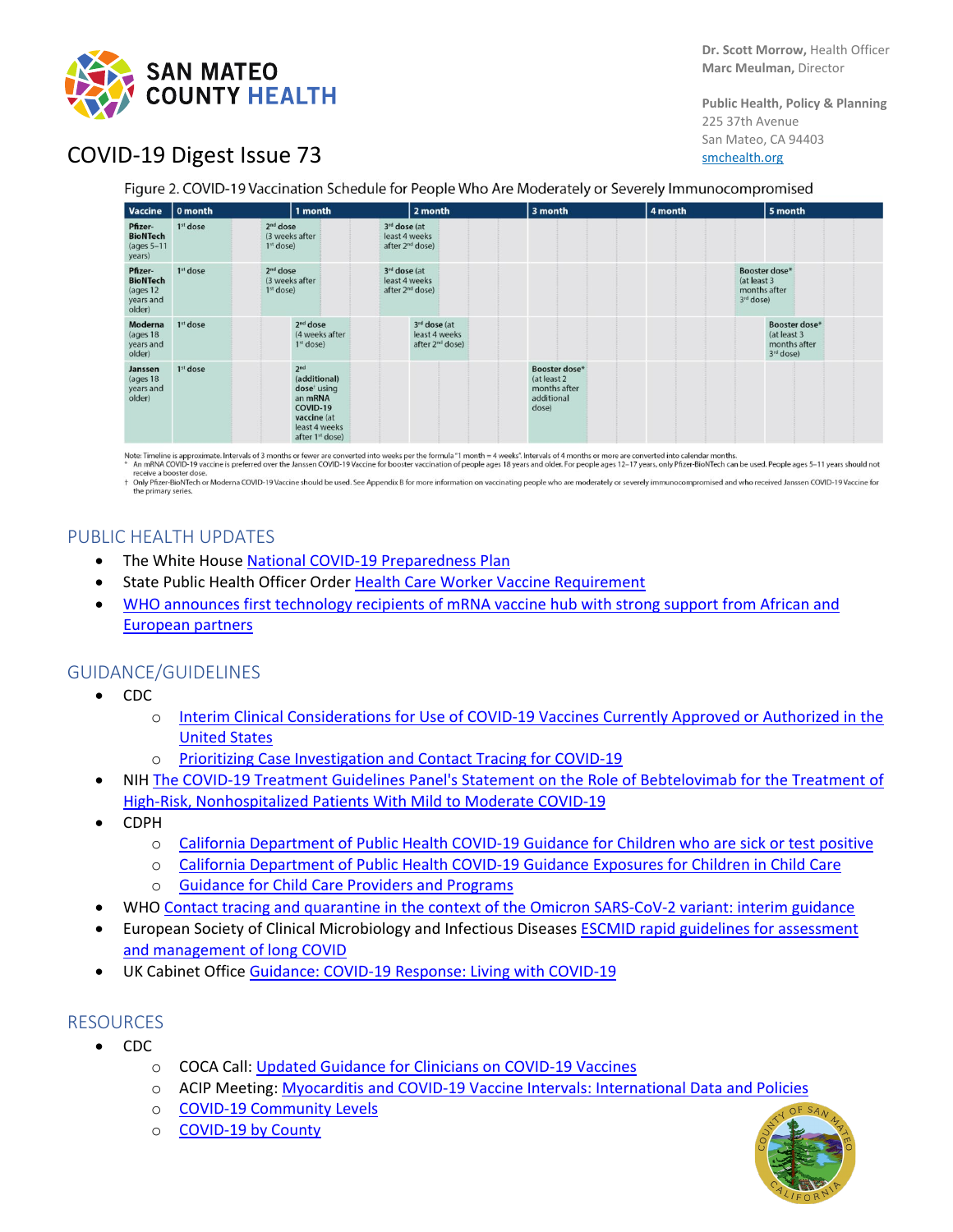

**Dr. Scott Morrow,** Health Officer **Marc Meulman,** Director

**Public Health, Policy & Planning** 225 37th Avenue San Mateo, CA 94403 [smchealth.org](https://www.smchealth.org/)

### COVID-19 Digest Issue 73

- CDC/IDSA COVID-19 Clinician Call: [Update on Serology Testing](https://www.idsociety.org/multimedia/clinician-calls/cdcidsa-covid-19-clinician-call-update-on-serology-testing/)
- IDSA
	- o Media Briefing: [Recommended COVID-19 Treatment Options](https://www.idsociety.org/multimedia/videos/idsa-media-briefing-recommended-covid-19-treatment-options/)
	- o Podcasts: [The Impact of COVID-19 on Black Americans](https://www.idsociety.org/multimedia/podcasts/the-impact-of-covid-19-on-black-americans/)
	- o Video: Black History Month [The Future of Equitable COVID-19 Care](https://www.idsociety.org/multimedia/all-videos/cultural-awareness-series-black-history-month--the-future-of-equitable-covid-19-care/)
- Center for Infectious Disease Research and Policy (CIDRAP) Osterholm Update:
	- o [Episode 91: The Decline of Omicron](https://www.cidrap.umn.edu/covid-19/podcasts-webinars/episode-91)
	- o [Episode 92: Shifting Baselines](https://www.cidrap.umn.edu/covid-19/podcasts-webinars/episode-92)

#### ACADEMIC/RESEARCH PAPERS

- *The Lancet*
	- o [Reported cases of multisystem inflammatory syndrome in children aged 12–20 years in the USA who](https://www.thelancet.com/journals/lanchi/article/PIIS2352-4642(22)00028-1/fulltext)  [received a COVID-19 vaccine, December, 2020, through August, 2021: a surveillance investigation](https://www.thelancet.com/journals/lanchi/article/PIIS2352-4642(22)00028-1/fulltext)
	- o [Global, regional, and national minimum estimates of children affected by COVID-19-associated](https://www.thelancet.com/journals/lanchi/article/PIIS2352-4642(22)00005-0/fulltext)  [orphanhood and caregiver death, by age and family circumstance up to Oct 31, 2021: an updated](https://www.thelancet.com/journals/lanchi/article/PIIS2352-4642(22)00005-0/fulltext)  [modelling study](https://www.thelancet.com/journals/lanchi/article/PIIS2352-4642(22)00005-0/fulltext)
- *medRxiv*
	- o [Effectiveness of the BNT162b2 vaccine among children 5-11 and 12-17 years in](https://www.medrxiv.org/content/10.1101/2022.02.25.22271454v1) New York after the [Emergence of the Omicron Variant](https://www.medrxiv.org/content/10.1101/2022.02.25.22271454v1)
	- o [Occurrence and significance of Omicron BA.1 infection followed by BA.2 reinfection](https://www.medrxiv.org/content/10.1101/2022.02.19.22271112v1)
	- o [Evolutionary Trajectories of SARS-CoV-2 Alpha and Delta Variants in White-Tailed Deer in Pennsylvania](https://www.medrxiv.org/content/10.1101/2022.02.17.22270679v2.full.pdf)
- *bioRxiv*
	- o [Highly divergent white-tailed deer SARS-CoV-2 with potential deer-to-human transmission](https://www.biorxiv.org/content/10.1101/2022.02.22.481551v1.full)
	- o [SARS-CoV-2 Omicron BA.2 Variant Evades Neutralization by Therapeutic Monoclonal Antibodies](https://www.biorxiv.org/content/10.1101/2022.02.15.480166v2)
- *Nature*
	- o [An infectious SARS-CoV-2 B.1.1.529 Omicron virus escapes neutralization by therapeutic monoclonal](https://www.nature.com/articles/s41591-021-01678-y)  [antibodies](https://www.nature.com/articles/s41591-021-01678-y)
	- o [Effectiveness of mRNA-1273 against SARS-CoV-2 Omicron and Delta variants](https://www.nature.com/articles/s41591-022-01753-y)
	- o [Investigating the association between severity of COVID-19 infection during pregnancy and neonatal](https://www.nature.com/articles/s41598-022-07093-8)  [outcomes](https://www.nature.com/articles/s41598-022-07093-8)
	- o [Surveillance of SARS-CoV-2 in the environment and animal samples of the Huanan Seafood Market](https://www.researchsquare.com/article/rs-1370392/v1)
- *New England Journal of Medicine*
	- o Effectiveness of [the BNT162b2 Vaccine after Recovery from Covid-19](https://www.nejm.org/doi/full/10.1056/NEJMoa2119497)
	- o [Protection against SARS-CoV-2 after Covid-19 Vaccination and Previous Infection](https://www.nejm.org/doi/full/10.1056/NEJMoa2118691)
	- o [Population Immunity and Covid-19 Severity with Omicron Variant in South Africa](https://www.nejm.org/doi/full/10.1056/NEJMoa2119658)
	- o [Audio Interview: Understanding the Omicron Variant of SARS-CoV-2](https://www.nejm.org/doi/full/10.1056/NEJMe2202699)
	- o [Oral Nirmatrelvir for High-Risk, Nonhospitalized Adults with Covid-19](https://www.nejm.org/doi/full/10.1056/NEJMoa2118542)
	- o [Audio Interview: A New Antiviral against Covid-19](https://www.nejm.org/doi/full/10.1056/NEJMe2202349)
	- o [The Potential of Intentional Drug Development](https://www.nejm.org/doi/full/10.1056/NEJMe2202160)
- *JAMA*
	- o [Efficacy of Ivermectin Treatment on Disease Progression Among Adults With Mild to Moderate COVID-](https://jamanetwork.com/journals/jamainternalmedicine/fullarticle/2789362)[19 and Comorbidities The I-TECH Randomized Clinical Trial](https://jamanetwork.com/journals/jamainternalmedicine/fullarticle/2789362)
	- o Comparison of Racial, Ethnic, and Geographic [Location Diversity of Participants Enrolled in Clinic-Based](https://jamanetwork.com/journals/jamanetworkopen/fullarticle/2789002)  [vs 2 Remote COVID-19 Clinical Trials](https://jamanetwork.com/journals/jamanetworkopen/fullarticle/2789002)

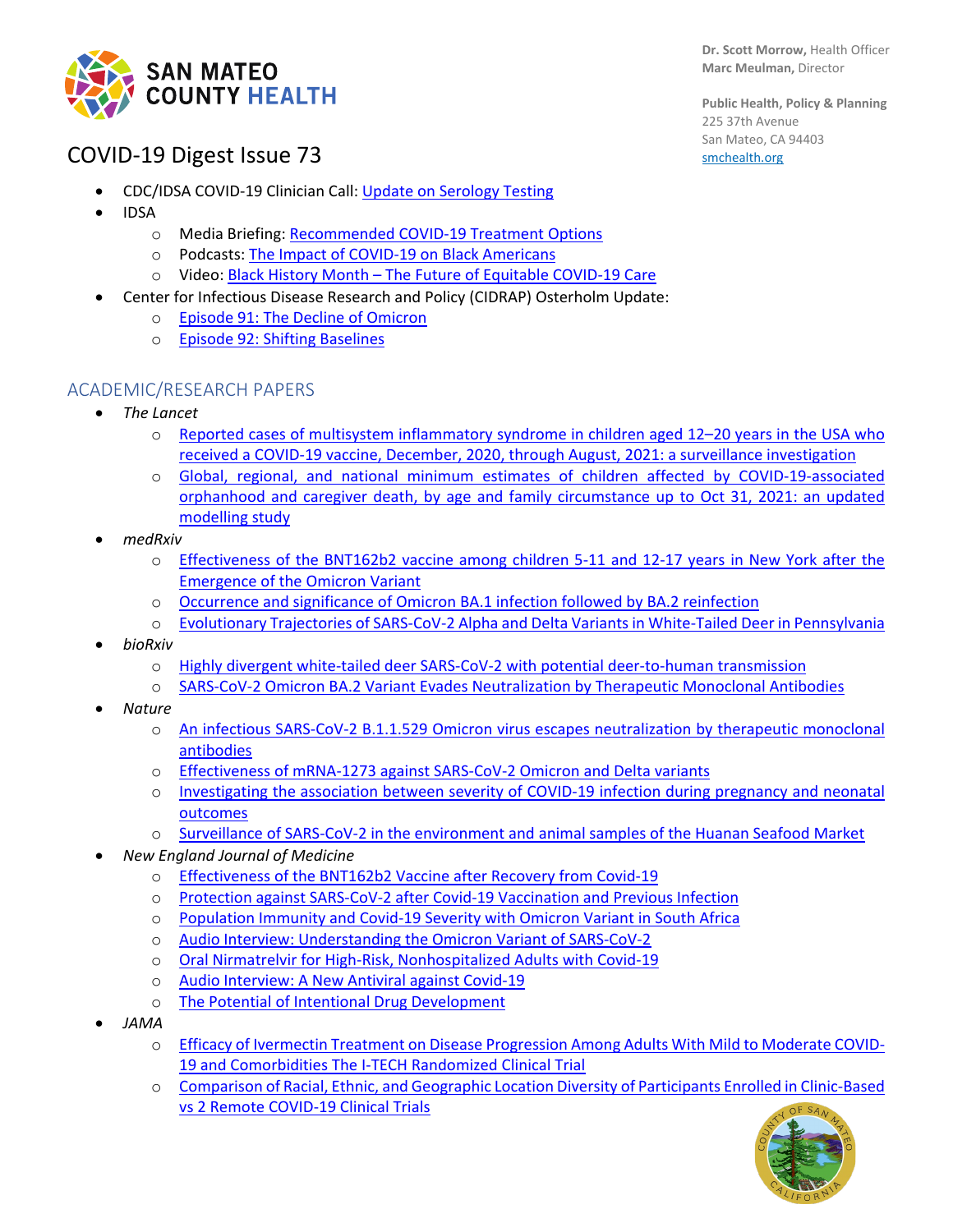

## COVID-19 Digest Issue 73

- o [Association Between the BNT162b2 Messenger RNA COVID-19 Vaccine and the Risk of Sudden](https://jamanetwork.com/journals/jamaotolaryngology/fullarticle/2789497)  [Sensorineural Hearing Loss](https://jamanetwork.com/journals/jamaotolaryngology/fullarticle/2789497)
- o [Assessment of Sudden Sensorineural Hearing Loss After COVID-19 Vaccination](https://jamanetwork.com/journals/jamaotolaryngology/fullarticle/2789496)
- o [Rare Sudden Sensorineural Hearing Loss Potentially Associated With COVID-19 Vaccination Does Not](https://jamanetwork.com/journals/jamaotolaryngology/fullarticle/2789500)  [Outweigh the Benefit of COVID-19 Vaccines](https://jamanetwork.com/journals/jamaotolaryngology/fullarticle/2789500)
- o Differences in State COVID-19 Vaccine Mandates for Schoolteachers and Childcare Professionals
- o [Association of COVID-19 Infection With Survival After In-Hospital Cardiac Arrest Among US Adults](https://jamanetwork.com/journals/jamanetworkopen/fullarticle/2789573)
- o [Association of COVID-19 Acute Respiratory Distress Syndrome With Symptoms of Posttraumatic Stress](https://jamanetwork.com/journals/jama/fullarticle/2789436)  [Disorder in Family Members After ICU Discharge](https://jamanetwork.com/journals/jama/fullarticle/2789436)
- o [US Health Care Workforce Changes During the First and Second Years of the COVID-19 Pandemic](https://jamanetwork.com/journals/jama-health-forum/fullarticle/2789521)
- o [Trends in Mortality Rates Among Medicare Enrollees With Alzheimer Disease and Related Dementias](https://jamanetwork.com/journals/jamaneurology/fullarticle/2789614)  [Before and During the Early Phase of the COVID-19 Pandemic](https://jamanetwork.com/journals/jamaneurology/fullarticle/2789614)
- o [Addressing Vulnerability and Dementia in the Era of COVID-19](https://jamanetwork.com/journals/jamaneurology/fullarticle/2789616)
- o [Successfully Implementing Digital Health to Ensure Future Global Health Security During Pandemics -](https://jamanetwork.com/journals/jamanetworkopen/fullarticle/2789277) [A Consensus Statement](https://jamanetwork.com/journals/jamanetworkopen/fullarticle/2789277)
- o [Digital Health Emergency Management—Pandemics and Beyond](https://jamanetwork.com/journals/jamanetworkopen/fullarticle/2789276)
- o [Evaluation of Antimicrobial Drug Use and Concurrent Infections During Hospitalization of Patients With](https://jamanetwork.com/journals/jamanetworkopen/fullarticle/2789175)  [COVID-19 in Japan](https://jamanetwork.com/journals/jamanetworkopen/fullarticle/2789175)
- o [Estimates of SARS-CoV-2 Omicron Variant Severity in Ontario, Canada](https://jamanetwork.com/journals/jama/fullarticle/2789408)
- *PLOS*
	- o [Association of COVID-19 vaccines ChAdOx1 and BNT162b2 with major venous, arterial, or](https://journals.plos.org/plosmedicine/article?id=10.1371/journal.pmed.1003926)  [thrombocytopenic events: A population-based cohort study of 46 million adults](https://journals.plos.org/plosmedicine/article?id=10.1371/journal.pmed.1003926) in England
	- o [First dose ChAdOx1 and BNT162b2 COVID-19 vaccinations and cerebral venous sinus thrombosis: A](https://journals.plos.org/plosmedicine/article?id=10.1371/journal.pmed.1003927)  [pooled self-controlled case series study of 11.6 million individuals in England, Scotland, and Wales](https://journals.plos.org/plosmedicine/article?id=10.1371/journal.pmed.1003927)
	- o [Excess years of life lost to COVID-19 and other causes of death by sex, neighbourhood deprivation, and](https://journals.plos.org/plosmedicine/article?id=10.1371/journal.pmed.1003904)  [region in England and Wales during 2020: A registry-based study](https://journals.plos.org/plosmedicine/article?id=10.1371/journal.pmed.1003904)
- *BMJ*
	- o [SARS-CoV-2 antigen lateral flow tests for detecting infectious people: linked data analysis](https://www.bmj.com/content/376/bmj-2021-066871)
	- o [Self-testing for asymptomatic non-contacts using rapid antigen tests—is this leading to a cost effective](https://www.bmj.com/content/376/bmj.o445.short)  [reduction in infection transmission?](https://www.bmj.com/content/376/bmj.o445.short)
	- o Risks of mental health outcomes [in people with covid-19: cohort study](https://www.bmj.com/content/376/bmj-2021-068993)
- *Emerging Infectious Diseases*
	- o [Disparities in First Dose COVID-19 Vaccination Coverage among Children 5–11 Years of Age, United](https://protect-us.mimecast.com/s/j4uhCxkz2qFOPYMQC7Fg1z)  **[States](https://protect-us.mimecast.com/s/j4uhCxkz2qFOPYMQC7Fg1z)**
	- o [COVID-19 Vaccination Coverage, Behaviors, and Intentions among Adults with Previous Diagnosis,](https://protect-us.mimecast.com/s/UjJBCVO27pfvkxzxCjm_H8)  [United States](https://protect-us.mimecast.com/s/UjJBCVO27pfvkxzxCjm_H8)
	- o [Spatiotemporal Analyses of 2 Co-Circulating SARS-CoV-2 Variants, New York, USA](https://protect-us.mimecast.com/s/TbpzCZ6GzOcG85X5CkSIgR)
	- o [SARS-CoV-2 Period Seroprevalence and Related Factors, Hillsborough County, Florida, USA, October](https://protect-us.mimecast.com/s/klfHCR6KPYcV0vyvHLHuR3)  [2020–March 2021](https://protect-us.mimecast.com/s/klfHCR6KPYcV0vyvHLHuR3)
	- o [High-Dose Convalescent Plasma for Treatment of Severe COVID-19](https://protect-us.mimecast.com/s/0Gk1C73yp8cqVAnAUJ_kdF)
	- o [Relationship of SARS-CoV-2 Antigen and Reverse Transcription PCR Positivity for Viral Cultures](https://protect-us.mimecast.com/s/C9SIC0Ro0qI8gGYGUmlUqY)
	- o [Evaluation of Commercially Available High-Throughput SARS-CoV-2 Serologic Assays for](https://protect-us.mimecast.com/s/-kD-C4xvzmIo9BRBC6-dtZ)  [Serosurveillance and Related Applications](https://protect-us.mimecast.com/s/-kD-C4xvzmIo9BRBC6-dtZ)
	- o [Detection of SARS-CoV-2 in Neonatal Autopsy Tissues and Placenta](https://protect-us.mimecast.com/s/rgthCNkKYDFRP0w0i71Q1f)
	- o [Increased COVID-19 Severity among Pregnant Patients Infected with SARS-CoV-2](https://protect-us.mimecast.com/s/MrLaCqxplRIWXRM9cYyZy8)  [Delta Variant, France](https://protect-us.mimecast.com/s/MrLaCqxplRIWXRM9cYyZy8)

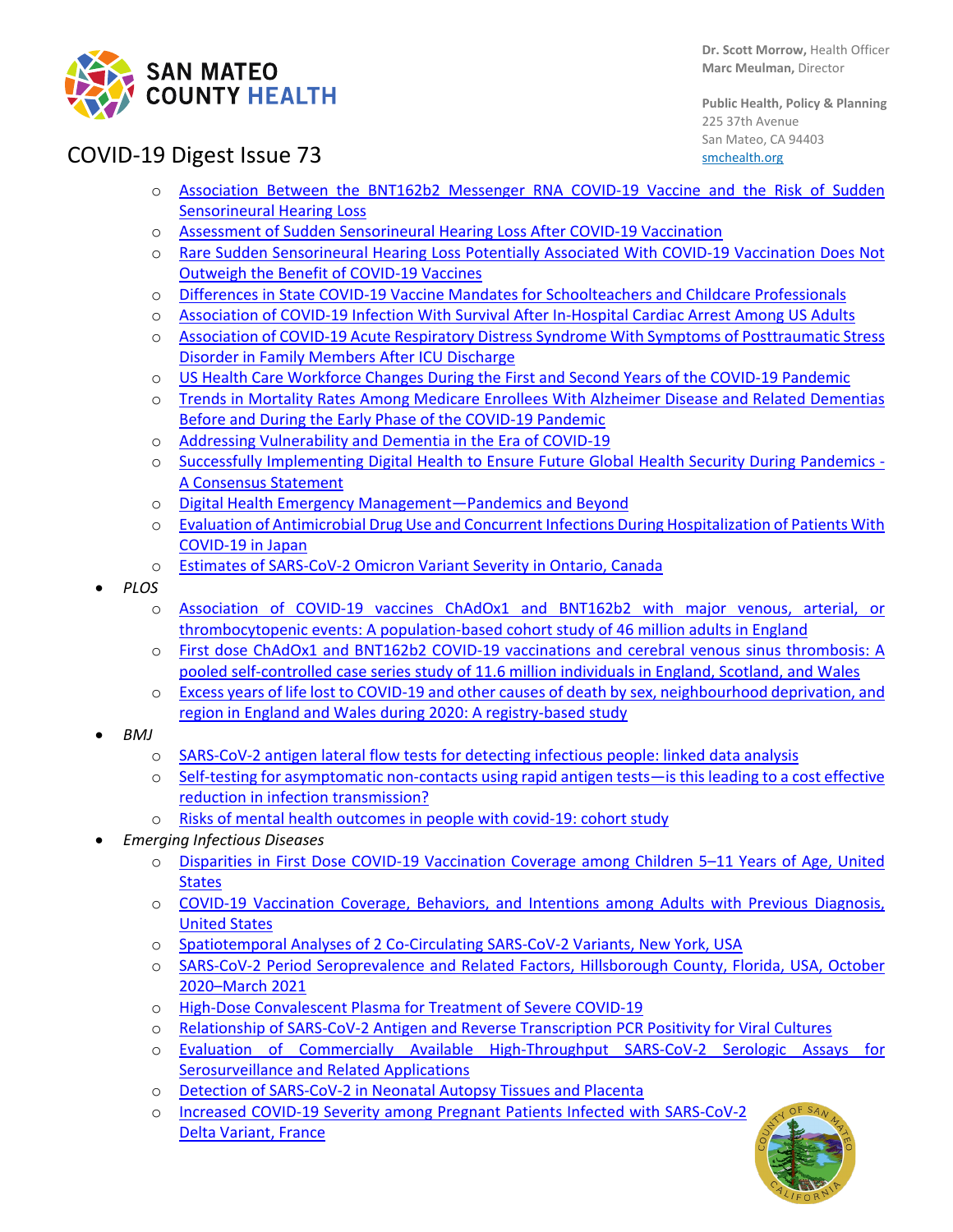

## COVID-19 Digest Issue 73

- o [Effectiveness of 3 COVID-19 Vaccines in Preventing SARS-CoV-2 Infections, January–May 2021, Aragon,](https://protect-us.mimecast.com/s/k4bMCPNKzmulNKJKtPHRTT)  [Spain](https://protect-us.mimecast.com/s/k4bMCPNKzmulNKJKtPHRTT)
- o [Infection Control Measures and Prevalence of SARS-CoV-2 IgG among 4,554 University Hospital](https://protect-us.mimecast.com/s/UYIqCQWK6JsxlkJkFYvgoc)  [Employees, Munich, Germany](https://protect-us.mimecast.com/s/UYIqCQWK6JsxlkJkFYvgoc)
- o [Nowcasting \(Short-Term Forecasting\) of COVID-19 Hospitalizations Using Syndromic Healthcare Data,](https://protect-us.mimecast.com/s/eYTtC1wpG1cRBMLMiMB7Fx)  [Sweden, 2020](https://protect-us.mimecast.com/s/eYTtC1wpG1cRBMLMiMB7Fx)
- o [Epidemiology of COVID-19 after Emergence of SARS-CoV-2 Gamma Variant, Brazilian Amazon, 2020–](https://protect-us.mimecast.com/s/LOlDCjRg0QI9GnZnC8kx8X) [2021](https://protect-us.mimecast.com/s/LOlDCjRg0QI9GnZnC8kx8X)
- o [Long-Term Symptoms among COVID-19 Survivors in Prospective Cohort Study, Brazil](https://protect-us.mimecast.com/s/N-4xCkRjrQINXOoOSMYzSX)
- o [SARS-CoV-2 IgG Seroprevalence among Blood Donors as a Monitor of the COVID-19 Epidemic, Brazil](https://protect-us.mimecast.com/s/E7-oCpYokwTDAyR5fve8D9)
- o [Airborne Transmission of SARS-CoV-2 Delta Variant within Tightly Monitored Isolation Facility, New](https://protect-us.mimecast.com/s/uf4LCL91v6hvwRlRCA346t)  [Zealand \(Aotearoa\)](https://protect-us.mimecast.com/s/uf4LCL91v6hvwRlRCA346t)
- o [Effects of COVID-19 Pandemic Response on Service Provision for Sexually Transmitted Infections, HIV,](https://protect-us.mimecast.com/s/ZgHtCmZ0YRT2Pjkjfg6bXD)  [and Viral Hepatitis, England](https://protect-us.mimecast.com/s/ZgHtCmZ0YRT2Pjkjfg6bXD)
- o [Serial Intervals and Household Transmission of SARS-CoV-2 Omicron Variant, South Korea, 2021](https://protect-us.mimecast.com/s/n6_VCxkz2qFOR1P1H88gtKb)
- o [SARS-CoV-2 Breakthrough Infections after introduction of 4 COVID-19 Vaccines, South Korea, 2021](https://protect-us.mimecast.com/s/YA5tCzp47PcLwMOMc4gXLeB)
- o Return of Norovirus and Rotavirus Activity in Winter 2020–21 in City with Strict COVID-19 Control [Strategy, Hong Kong](https://protect-us.mimecast.com/s/n7ZMCn5mgQF537r7CnIWMP)
- o [Restaurant-Based Measures to Control Community Transmission of COVID-19, Hong Kong](https://protect-us.mimecast.com/s/ldP6Cv2x8qIXL7r7ID7TKn)
- *Journal of Infection*
	- o [Antibiotic use among COVID-19 patients in Hong Kong, January 2018 to March 2021](https://www.journalofinfection.com/article/S0163-4453(22)00078-0/fulltext)
- *Annals of Internal Medicine*
	- o Contribution of Individual- [and Neighborhood-Level Social, Demographic, and Health Factors to COVID-](https://www.acpjournals.org/doi/10.7326/M21-2615)[19 Hospitalization Outcomes](https://www.acpjournals.org/doi/10.7326/M21-2615)
- *Clinical Microbiology and Infection*
	- o [Bacterial co-infection and secondary infection in patients with COVID-19: a living rapid review and](https://www.sciencedirect.com/science/article/pii/S1198743X20304237)  [meta-analysis](https://www.sciencedirect.com/science/article/pii/S1198743X20304237)
- *Radiology*
	- o [Myocardial Injury Pattern at MRI in COVID-19 Vaccine–associated Myocarditis](https://pubs.rsna.org/doi/10.1148/radiol.212559)
- *American Journal of Respiratory and Critical Care Medicine*
	- o [Association Between Availability of ECMO and Mortality in COVID-19 Patients Eligible for ECMO: A](https://www.atsjournals.org/doi/10.1164/rccm.202110-2399LE)  [Natural Experiment](https://www.atsjournals.org/doi/10.1164/rccm.202110-2399LE)
- *Neurology*
	- o [Peripheral Neuropathy Evaluations of Patients With Prolonged Long COVID](https://nn.neurology.org/content/9/3/e1146)
- *Zenodo*
	- o [SARS-CoV-2 emergence very likely resulted from at least two zoonotic events](https://zenodo.org/record/6291628#.YiERsRPMI1L)

### MMWR

- [Disparities in COVID-19 Vaccination Coverage Between Urban and Rural Counties —](https://protect-us.mimecast.com/s/pGQHClYk2QT7DA1NfYtdhS) United States, December [14, 2020–January 31, 2022](https://protect-us.mimecast.com/s/pGQHClYk2QT7DA1NfYtdhS)
- Safety Monitoring of COVID-19 Vaccine Booster Doses Among Persons Aged 12-17 Years United States, [December 9, 2021–February 20, 2022](https://protect-us.mimecast.com/s/0HCfCyPA9lInKp5OTR5ZOG)
- [Effectiveness of COVID-19 Pfizer-BioNTech BNT162b2 mRNA Vaccination in Preventing COVID-19–Associated](https://protect-us.mimecast.com/s/GbuECzp47PcLE7oWcogU6p)  [Emergency Department and Urgent Care Encounters and Hospitalizations Among](https://protect-us.mimecast.com/s/GbuECzp47PcLE7oWcogU6p)

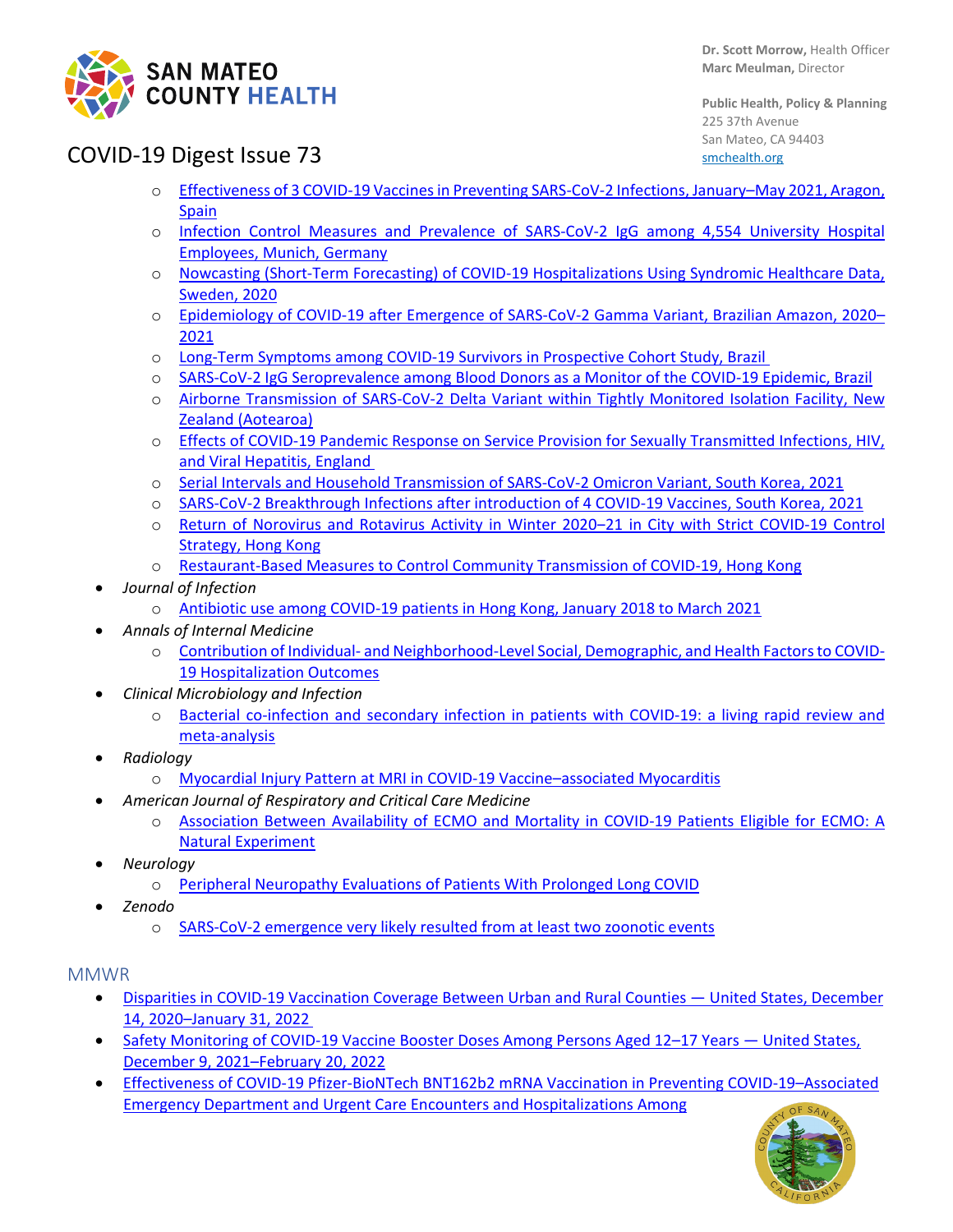

**Dr. Scott Morrow,** Health Officer **Marc Meulman,** Director

**Public Health, Policy & Planning** 225 37th Avenue San Mateo, CA 94403 [smchealth.org](https://www.smchealth.org/)

## COVID-19 Digest Issue 73

[Nonimmunocompromised Children and Adolescents Aged 5–17 Years —](https://protect-us.mimecast.com/s/GbuECzp47PcLE7oWcogU6p) VISION Network, 10 States, April [2021–January 2022](https://protect-us.mimecast.com/s/GbuECzp47PcLE7oWcogU6p)

- [SARS-CoV-2 B.1.1.529 \(Omicron\) Variant Transmission Within Households —](https://protect-us.mimecast.com/s/1lVGC68xBocDM6JxS5P5hS) Four U.S. Jurisdictions, [November 2021–February 2022](https://protect-us.mimecast.com/s/1lVGC68xBocDM6JxS5P5hS)
- [Investigation of SARS-CoV-2 Transmission Associated With a Large Indoor Convention —](https://www.cdc.gov/mmwr/volumes/71/wr/mm7107a4.htm) New York City, [November–December 2021](https://www.cdc.gov/mmwr/volumes/71/wr/mm7107a4.htm)
- Antigen Test Positivity After COVID-19 Isolation Yukon-Kuskokwim Delta Region, Alaska, January–February [2022](https://protect-us.mimecast.com/s/7drHCR6KPYcVRYQ0t0A4hk)
- [Results from a Test-to-Release from Isolation Strategy Among Fully Vaccinated National Football League](https://protect-us.mimecast.com/s/OQ7hCXDXrxFJqAGDixpPws)  [Players and Staff Members with COVID-19 —](https://protect-us.mimecast.com/s/OQ7hCXDXrxFJqAGDixpPws) United States, December 14–19, 2021
- [Pediatric Emergency Department Visits Before and During the COVID-19 Pandemic—](https://protect-us.mimecast.com/s/nL_QCZ6GzOcGDvx8tVwo_-) United States, January [2019–January 2022](https://protect-us.mimecast.com/s/nL_QCZ6GzOcGDvx8tVwo_-)
- [Pediatric Emergency Department Visits Associated with Mental Health Conditions Before and During the](https://protect-us.mimecast.com/s/eGzNC1wpG1cRkgOBHK0jL6)  COVID-19 Pandemic — [United States, January 2019–January 2022](https://protect-us.mimecast.com/s/eGzNC1wpG1cRkgOBHK0jL6)

### HOT OFF THE (LAY) PRESS

- *ABC News*
	- o [White House overhauling COVID strategy as nation moves out of pandemic crisis](https://abcnews.go.com/Politics/white-house-overhauling-covid-strategy-nation-moves-pandemic/story?id=83083431)
- *New York Times*
	- o [The White House issued a Covid strategy that included a "test and treat" plan to provide antiviral](https://protect-us.mimecast.com/s/fIVACrkqmZF9x4vYt4r__k)  [medication as soon as patients test positive.](https://protect-us.mimecast.com/s/fIVACrkqmZF9x4vYt4r__k)
	- [The C.D.C no longer recommends universal case investigation and contact tracing](https://www.nytimes.com/live/2022/03/02/world/covid-19-tests-cases-vaccine#cdc-contact-tracing)
	- [School is Back in Person, but the Five-Day School](https://www.nytimes.com/2022/02/28/upshot/schools-covid-closings.html) Week Often Isn't
	- o [New C.D.C. guidelines will help counties calculate low, medium or high Covid risk and whether steps](https://protect-us.mimecast.com/s/Ih8rCOYXPlTGwmNmHkKyQh)  [such as mask wearing should be taken.](https://protect-us.mimecast.com/s/Ih8rCOYXPlTGwmNmHkKyQh)
	- o [The C.D.C. is expected to loosen guidelines for when and where Americans should wear masks,](https://protect-us.mimecast.com/s/2Ip_CPNKzmulZQ2KU1HzkQ)  [allowing most people to go without them indoors.](https://protect-us.mimecast.com/s/2Ip_CPNKzmulZQ2KU1HzkQ)
	- o [Disney World and Disneyland will ease mask mandates for vaccinated patrons.](https://www.nytimes.com/live/2022/02/15/business/stock-market-economy-news#disney-world-masks-vaccines)
	- o [Texas sues to strike down the federal mask mandate for air travelers.](https://www.nytimes.com/2022/02/17/business/texas-airport-federal-mask-mandate.html)
	- o [New York Backs Off Booster Mandate for Health Care Workers](https://www.nytimes.com/live/2022/02/18/world/covid-19-tests-cases-vaccine#hawaii-is-the-only-state-that-has-not-yet-announced-plans-to-relax-mask-requirements)
	- o [Several Parts of U.S. Ease Mask Rules](https://www.nytimes.com/live/2022/02/23/world/covid-19-tests-cases-vaccine#us-mask-mandate-air-travel)
	- o Pfizer Shot Is Far Less Effective in 5- [to 11-Year-Olds Than in Older Kids, New Data Show](https://www.nytimes.com/2022/02/28/health/pfizer-vaccine-kids.html)
	- o [A new, two-dose Covid vaccine showed 100% efficacy against severe disease, and may be an effective](https://protect-us.mimecast.com/s/SOEoCJ6KNDcXA69RCzmA8R)  [booster for other shots, its makers said.](https://protect-us.mimecast.com/s/SOEoCJ6KNDcXA69RCzmA8R)
	- o [What Does It Mean to Be 'Done With Covid'?](https://www.nytimes.com/2022/01/24/opinion/done-with-covid.html?campaign_id=134&emc=edit_db_20220217&instance_id=53516&nl=debatable®i_id=130283546&segment_id=83102&te=1&user_id=d8aa95be707fe46c27653a88d04e4dc0)
	- o [U.S. deaths during pregnancy or shortly after spiked in the pandemic's first year, especially among](https://protect-us.mimecast.com/s/vGHdC9rAD6h1MkoyT3MnQk)  [Black and Hispanic women, a report said.](https://protect-us.mimecast.com/s/vGHdC9rAD6h1MkoyT3MnQk)
	- $\circ$  Two major scientific studies point to a market in Wuhan, China  $-$  not a lab in the same city  $-$  as the [birthplace of the coronavirus pandemic.](https://protect-us.mimecast.com/s/pS43CPNKzmulJvv4t1TGou)
- *Nature News*
	- o [Wuhan market was epicentre of pandemic's start, studies suggest](https://www.nature.com/articles/d41586-022-00584-8#ref-CR1)
- *The Wall Street Journal*
	- o [California, Oregon, Washington to End School Mask Mandates on March 12](https://www.wsj.com/articles/california-oregon-washington-to-end-school-mask-mandates-on-march-12-11646076621)
	- o [FDA Eyes Second Covid-19 Booster Shot](https://www.wsj.com/articles/fda-eyes-second-covid-19-booster-shot-11645282800?mod=Searchresults_pos15&page=1)

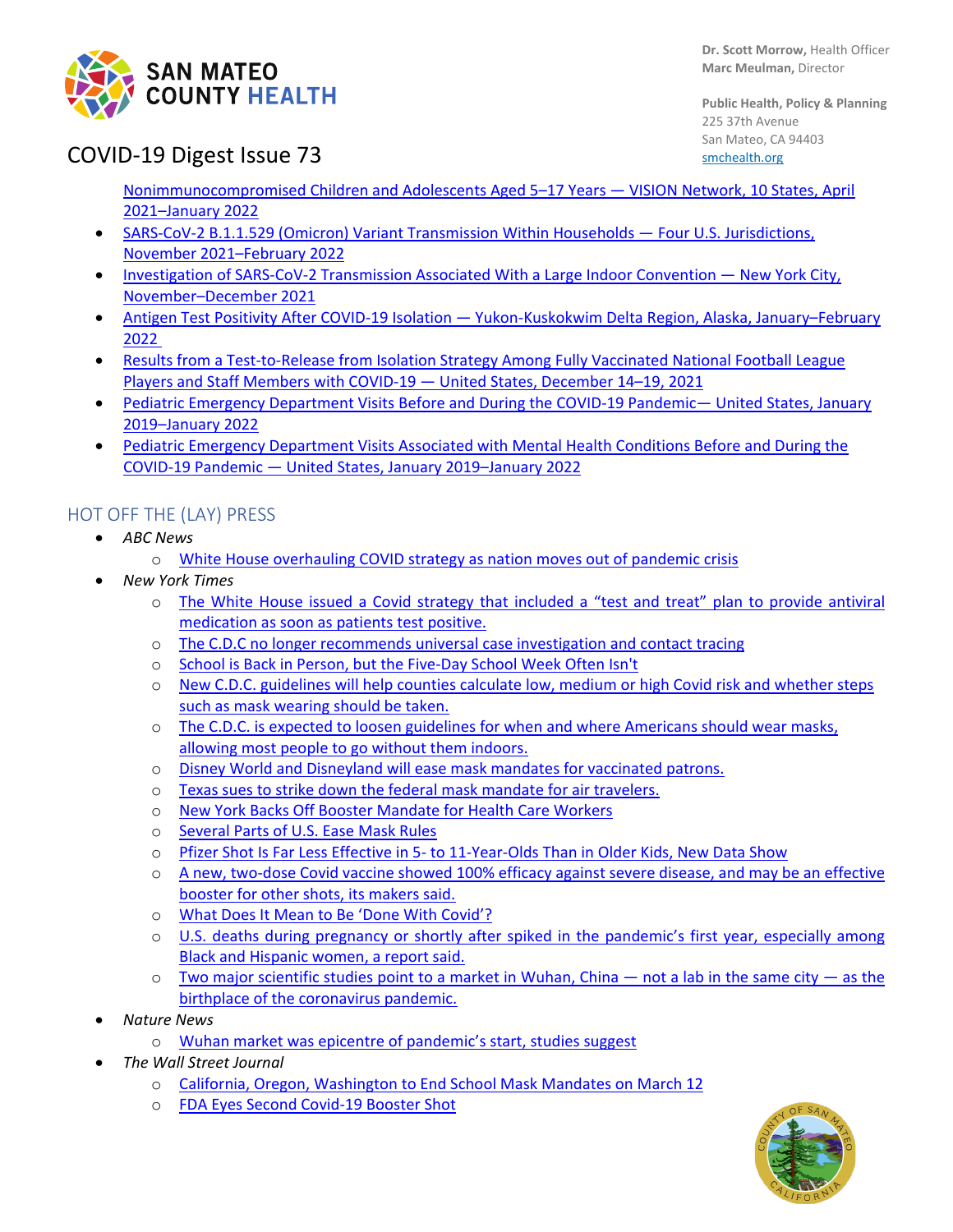

## COVID-19 Digest Issue 73

- *CNN*
	- o [A fourth Covid-19 shot might be recommended this fall, as officials 'continually' look at emerging data](https://www.cnn.com/2022/02/19/health/fourth-covid-19-vaccine-dose-us/index.html)
- *Sanofi Press Releases*
	- o [Sanofi and GSK to seek regulatory authorization for COVID-19 vaccine](https://www.sanofi.com/en/media-room/press-releases/2022/2022-02-23-11-15-00-2390091)
- *BioNTech Press Releases*
	- o [BioNTech introduces first modular mRNA manufacturing facility to promote scalable vaccine](https://investors.biontech.de/news-releases/news-release-details/biontech-introduces-first-modular-mrna-manufacturing-facility)  [production in Africa](https://investors.biontech.de/news-releases/news-release-details/biontech-introduces-first-modular-mrna-manufacturing-facility)
- *The Hill*
	- o [The pandemic shows we have set the CDC up to fail](https://thehill.com/opinion/healthcare/594874-the-pandemic-shows-we-have-set-up-the-cdc-to-fail?rl=1)
- *Reuters*
	- o [COVID-19 shot interval can be extended to 8 weeks for some -U.S. CDC](https://www.reuters.com/world/us/covid-19-shot-interval-can-be-extended-8-weeks-some-us-cdc-2022-02-23/)
	- o [COVID vaccine supply for global programme outstrips demand for first time](https://www.reuters.com/business/healthcare-pharmaceuticals/covax-vaccine-supply-outstrips-demand-first-time-2022-02-23/)
- *The Washington Post*
	- o [Most Americans say the coronavirus is not yet under control and support restrictions to try to](https://www.washingtonpost.com/health/2022/03/01/coronavirus-not-under-control-post-abc-poll/)  [manage it, Post-ABC poll finds](https://www.washingtonpost.com/health/2022/03/01/coronavirus-not-under-control-post-abc-poll/)
	- o [140 million Americans have had coronavirus, according to blood tests analyzed by CDC](https://www.washingtonpost.com/health/2022/02/28/covid-cases-nationwide/)
- *AP News*
	- o [Pandemic fears are fading along with omicron: AP-NORC poll](https://apnews.com/article/coronavirus-pandemic-health-pandemics-public-health-only-on-ap-eaaf9967f97089f6e869b08573c292b9)
	- o [US vaccination drive is bottoming out as omicron subsides](https://apnews.com/article/coronavirus-pandemic-health-us-news-alabama-4c0026679a346ea83a6a04f475a518ef)
	- o [California adopts nation's 1st 'endemic' virus policy](https://apnews.com/article/coronavirus-pandemic-health-california-pandemics-7fe43acafdedeeb334fe1448e87fb74a)
- *NPR*
	- o ['I Don't Want to Give Up on Life': For Millions of High-Risk Californians, Lifting COVID Restrictions](https://www.kqed.org/news/11906215/i-dont-want-to-give-up-on-life-for-millions-of-high-risk-californians-lifting-covid-restrictions-sparks-major-safety-fears)  [Sparks Major Safety Fears](https://www.kqed.org/news/11906215/i-dont-want-to-give-up-on-life-for-millions-of-high-risk-californians-lifting-covid-restrictions-sparks-major-safety-fears)
	- o [More contagious version of omicron spreads in U.S., fueling worries](https://www.npr.org/sections/health-shots/2022/02/21/1081810074/omicron-ba2-variant-spread)
	- o [Doctors find limited use for less effective COVID pill \(molnupiravir from Merck\)](https://www.npr.org/sections/health-shots/2022/02/22/1081898013/doctors-find-limited-use-for-less-effective-covid-pill)
- *Los Angeles Times*
	- o [L.A. County bars, offices, gyms can drop mask rules with COVID vaccine verification](https://www.latimes.com/california/story/2022-02-23/l-a-county-to-relax-mask-rules-at-places-with-vaccine-proof)
- *San Francisco Chronicle* 
	- o [California to lift school mask mandate, along with Oregon and Washington](https://www.sfchronicle.com/bayarea/article/California-lifts-school-mask-mandate-along-with-16958535.php)
	- o [COVID in California: CDC to unveil new metrics to assess virus risk](https://www.sfchronicle.com/health/article/COVID-in-California-CDC-to-unveil-new-metrics-to-16942543.php)
	- o [What the new CDC mask guidelines mean for California and the Bay Area](https://www.sfchronicle.com/health/article/What-the-new-CDC-mask-guidelines-mean-for-16948064.php)
	- o [Three Bay Area counties have improved to 'moderate' COVID levels \(San Mateo, Marin, Alameda\)](https://www.sfchronicle.com/health/article/COVID-deaths-are-decreasing-in-most-states-but-16939370.php)

#### EPIDEMIOLOGY UPDATES

- **[CDC COVID Data Tracker](https://covid.cdc.gov/covid-data-tracker/#datatracker-home)**
	- o [Variant Proportions](https://covid.cdc.gov/covid-data-tracker/#variant-proportions) *– new data!*
	- o [COVID-19 Vaccinations in the United States](https://covid.cdc.gov/covid-data-tracker/#vaccinations_vacc-total-admin-rate-total)
- **[Johns Hopkins COVID-19 in the USA](https://coronavirus.jhu.edu/)** daily summary of key data on COVID-19 in the U.S.
- **American Academy of Pediatrics** [Children and COVID-19: State Level Data Report](https://www.aap.org/en/pages/2019-novel-coronavirus-covid-19-infections/children-and-covid-19-state-level-data-report/) *– new data!*
- **California COVID-19 by the numbers** are available on the [CDPH Website](https://www.cdph.ca.gov/Programs/CID/DCDC/Pages/Immunization/ncov2019.aspx#COVID-19%20by%20the%20Numbers) and the [NYT Map and](https://www.nytimes.com/interactive/2020/us/california-coronavirus-cases.html)  [Table](https://www.nytimes.com/interactive/2020/us/california-coronavirus-cases.html) (includes data by county)
	- o **Californi[a COVID-19 Statewide Update](https://update.covid19.ca.gov/) as of March 4, 2022**
- **[San Mateo County COVID-19 Dashboard](https://www.smchealth.org/post/san-mateo-county-covid-19-data-1)**
- **[Santa Clara County COVID-19 Dashboard](https://www.sccgov.org/sites/covid19/Pages/dashboard.aspx)**